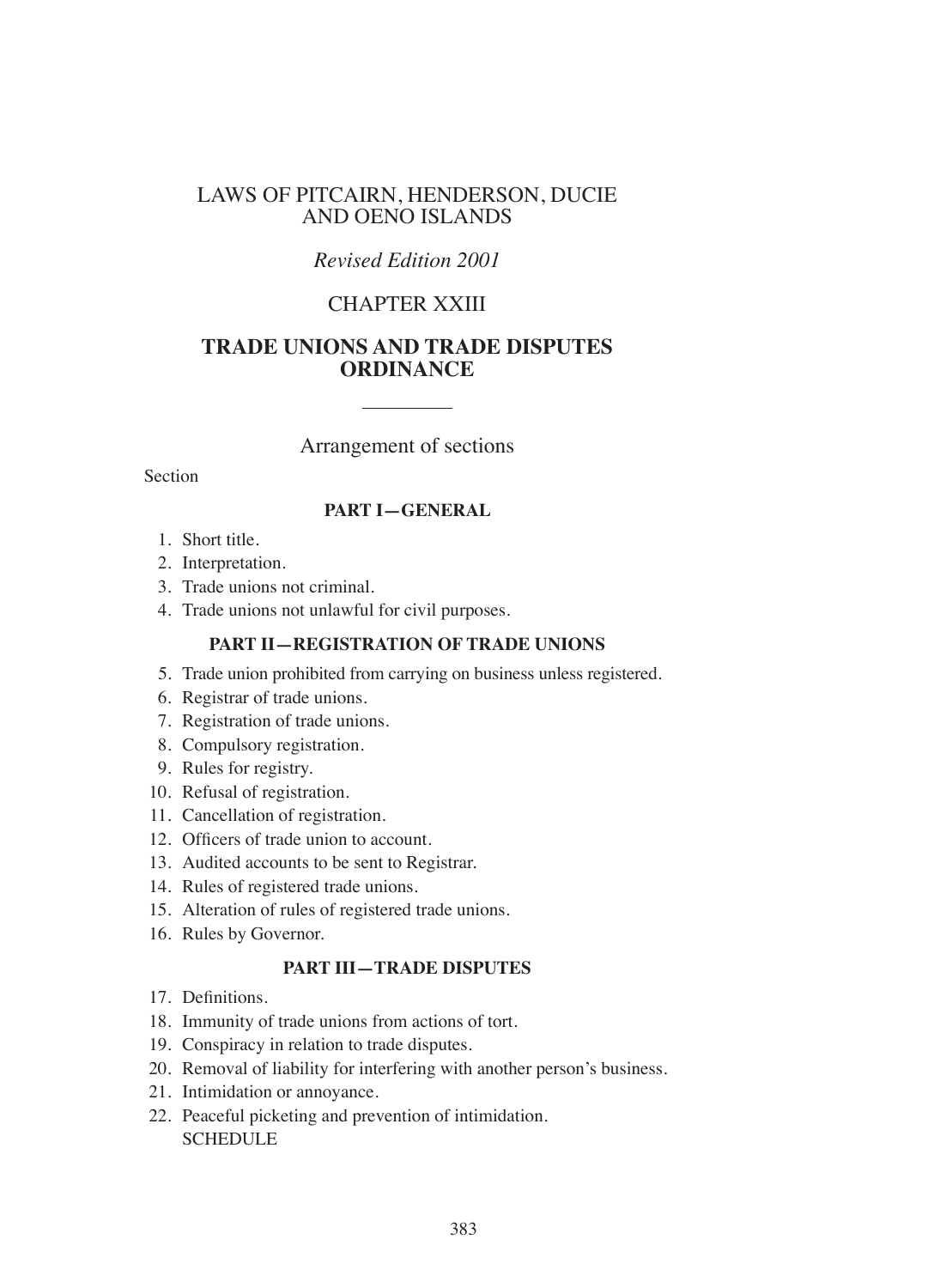Ordinances No: 1 of 1959. 2 of 1985.

An ordinance relating to trade unions and trade disputes.

[3rd June, 1959]

### PART I—GENERAL

Short title.

Interpretation.

**1.** This ordinance may be cited as the Trade Unions and Trade Disputes Ordinance.

**2.** In this ordinance, unless the context otherwise requires—

"trade union" means any combination whether temporary or permanent, the principal purposes of which are under its constitution the regulation of the relations between workmen and masters, or between workmen and workmen, or between masters and masters whether such combination would or would not if this ordinance had not been enacted have been deemed to have been an unlawful combination by reason of some one or more of its purposes being in restraint of trade:

Provided that nothing in this ordinance—

(a) shall affect—

- (i) any agreement between partners as to their own business;
- (ii) any agreement between an employer and those employed by him as to such employment;
- (iii) any agreement in consideration of the sale of the goodwill of a business or of instruction in any profession, trade or handicraft; or
- (b) shall preclude any trade union from providing benefits for its members:

"registered" means registered under this ordinance;

"Registrar" means the Registrar of Trade Unions.

**3.** The purposes of any trade union shall not, by reason merely that they are in restraint of trade, be deemed to be unlawful so as to render any member of such trade union liable to criminal prosecution for conspiracy or otherwise.

**4.** The purposes of any trade union shall not, by reason merely that they are in restraint of trade, be unlawful so as to render voidable any agreement or trust.

#### PART II—REGISTRATION OF TRADE UNIONS

**5.**—(1) No trade union or any member thereof shall perform

Trade unions not criminal.

Trade unions not unlawful for civil purposes.

Trade union prohibited from carrying on business unless registered.

384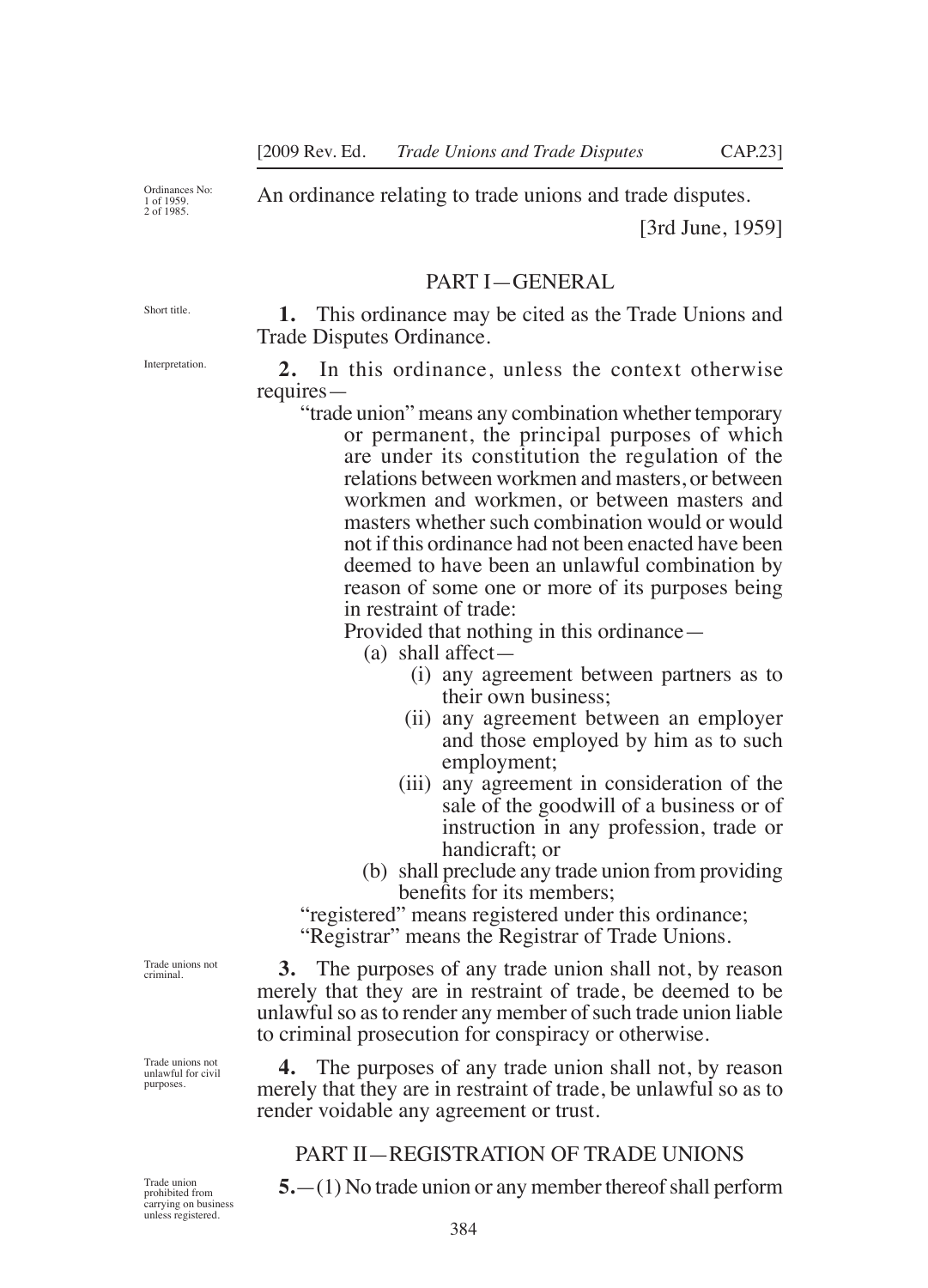any act in furtherance of the purposes for which it has been formed unless such trade union has first been registered.

(2) Any trade union or any oficer or member thereof who contravenes the provisions of this section shall be guilty of an offence punishable with a fine not exceeding two hundred and fifty dollars.

**6.** The Governor may appoint such person as he may think fit to be the Registrar of Trade Unions.

**7.** Any seven or more members of a trade union may, by subscribing their names to the rules of the union and otherwise complying with the provisions of this ordinance with respect to registration, register such trade union under this ordinance:

Provided that if any one of the purposes of such trade union be unlawful such registration shall be void.

**8.**—(1) Every trade union shall be registered in accordance with the provisions of this ordinance or be dissolved within three months of the date—

- (a) of its formation; or
- (b) of any notification by the Registrar that he has refused under section 10 to register the trade union, whichever is the later date.

(2) Every trade union which is not registered or dissolved within the period prescribed in subsection (1) and every officer thereof shall be guilty of an offence punishable with a fine not exceeding fifty dollars for every day it remains unregistered after the expiration of such period.

**9.** With respect to the registry under this ordinance of a trade union, and of the rules thereof, the following provisions shall apply—

- (a) an application to register the trade union and its rules shall be sent to the Registrar with copies of the rules and a list of the titles and names of the oficers of the trade union;
- (b) the Registrar upon being satisfied that the trade union has complied with the rules respecting registry in force under this ordinance shall, subject to the provisions of section 10, register the trade union and rules;
- (c) no trade union shall be registered under a name identical with that by which any other existing trade union has been registered or so nearly resembling such name as to be likely to deceive the members of the public;
- (d) the Registrar upon registering a trade union shall

Registrar of trade unions.

Registration of trade unions.

Compulsory registration.

Rules for registry.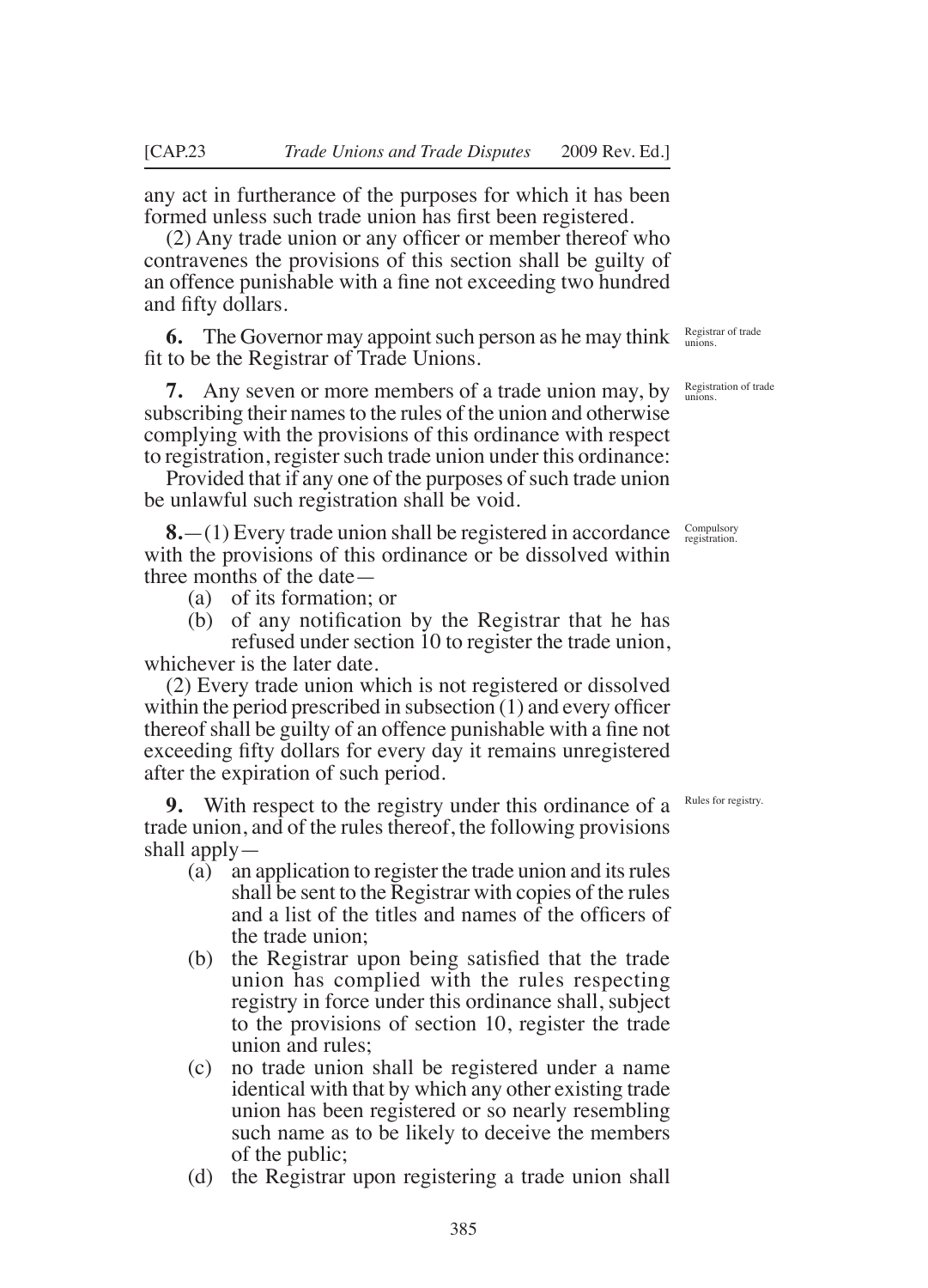issue a certificate of registration.

Refusal of registration.  $10.$ —(1) If the Registrar is satisfied that—

- (a) the applicants have not been duly authorized to apply for registration; or
- (b) the purposes of the trade union are unlawful; or
- (c) the application is not in conformity with the provisions of this ordinance;

he may refuse registration.

(2) When the Registrar refuses to register a trade union he shall forthwith inform the applicants in writing of the grounds of his refusal.

(3) There shall be a right of appeal from a refusal of the Registrar to register a trade union to the Governor within 90 days from the date of notiication of such refusal or such longer period as the Governor may for good cause allow and the decision of the Governor thereon shall be final.

**11.**—(1) It shall be lawful for the Registrar to cancel the registration of any trade union—

- (a) at the request of the trade union, to be evidenced in such manner as the Registrar may direct;
- (b) on proof to the satisfaction of the Registrar that a certificate of registration has been obtained by fraud or mistake, or that such trade union has wilfully, and after notice from the Registrar, violated any of the provisions of this ordinance or has ceased to exist.

(2) Not less than two months' previous notice specifying briefly the grounds of the proposed cancellation, except where the trade union has ceased to exist in which case notice of cancellation may be given forthwith, shall be given by the Registrar to the trade union before such cancellation is effected.

(3) There shall be a right of appeal from the decision of the Registrar under this section to the Governor within 90 days from the date of notification of such decision or such longer period as the Governor may for good cause allow and the decision of the Governor thereon shall be final.

**12.**—(1) Every treasurer or other oficer of a registered trade union shall at such times as by the rules thereof may be prescribed, or having been required so to do, render to the members thereof, at a meeting of the trade union, a just and true account of all moneys received and paid by him or her since he or she last rendered the like account, and of the balance then remaining, and of all bonds and securities of such trade union.

Cancellation of registration.

Oficers of trade union to account.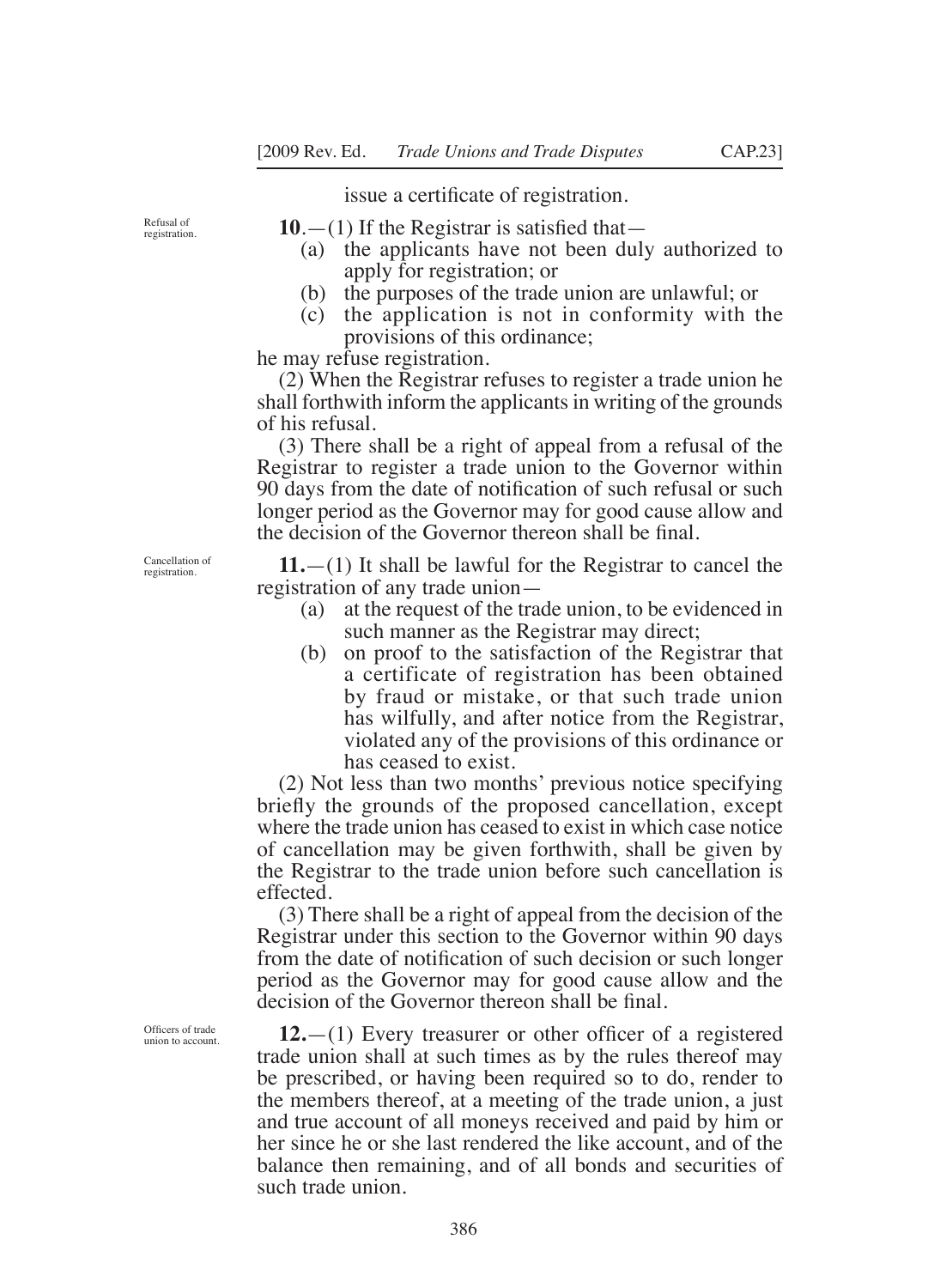(2) Such account shall be audited by some it and proper person or persons to be appointed by the trade union.

(3) Upon the account being audited the treasurer or other oficer as the case may be shall, if thereupon required, hand over to the trade union the balance which on such audit appeared to be due from him or her, and shall also if required hand over to the trade union all securities and effects, books, papers and property of the trade union in his or her hands or custody.

(4) If the treasurer or other oficer fails to hand over such things and documents as in subsection (3) required the Committee of Management of the trade union or any member for and on behalf of the trade union may sue him or her in any competent court for the balance appearing to have been due from him or her upon the account last rendered by him or her, and for all moneys since received by him or her on account of such trade union and for the securities and effects, books, papers and property in his or her hands or custody, leaving him or her to set off in such action the sums, if any, which may have been since paid on account of such trade union; and in any such action the plaintiff shall be entitled to recover full costs of suit to be taxed as between solicitor and client.

**13.**—(1) Every registered trade union shall transmit to the Registrar the account prepared and audited in accordance with section 12 within three months of its submission to the members of the trade union, or within such longer period as the Registrar may for good cause allow.

(2) Every oficer of a registered trade union which fails to comply with the provisions of subsection (1) shall be guilty of an offence punishable with a fine not exceeding two hundred and fifty dollars.

14. With respect to the rules of a registered trade union, Rules of registered the following provisions shall have effect—

- (a) the rules of every such trade union shall contain provisions in respect of the several matters mentioned in the Schedule;
- (b) a copy of the rules shall be delivered by the trade union to every person on demand on payment of a sum not exceeding fifty cents.

**15.**—(1) Every alteration of the rules of a registered trade union shall be registered with the Registrar and shall take effect from the date of registration unless some later date is specified in the rules.

(2) The rules of a registered trade union shall not be altered so that they cease to contain provisions in respect of the several

Audited accounts to be sent to Registrar.

Alteration of rules of registered trade unions.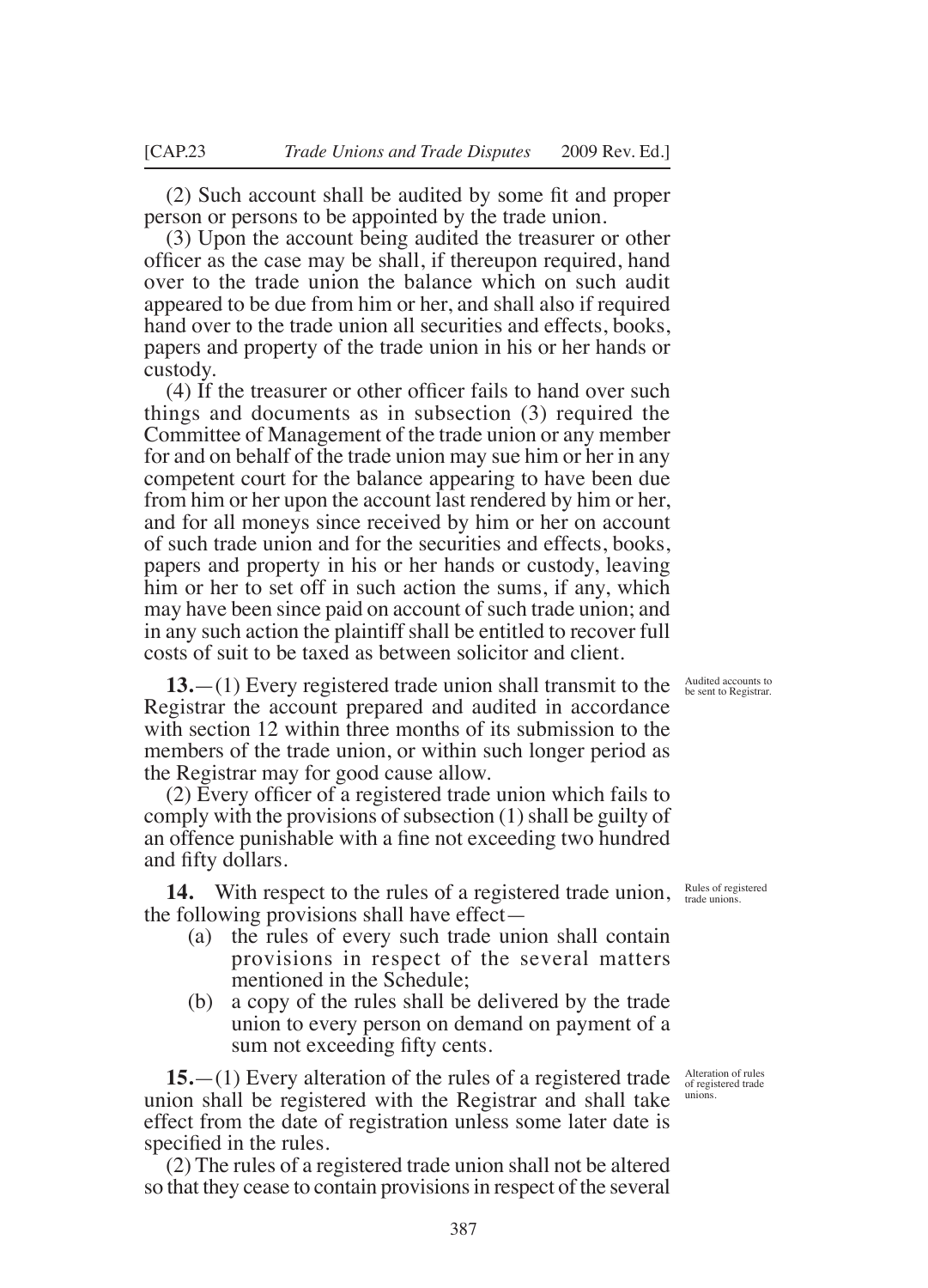matters in the Schedule.

Rules by Governor.

**16.** The Governor may make rules respecting registration under this ordinance and in particular but without prejudice to the generality of the foregoing power with respect to—

- (a) the seal, if any, to be used by the Registrar for the purpose of registration under this ordinance;
- (b) the forms to be used for such registry;
- (c) the inspection of registers and documents kept by the Registrar and the making of copies of any entries therein;
- (d) the fees to be charged for registration and inspection and any other service or matter prescribed or permitted by this ordinance; and
- (e) generally for carrying this Part of this ordinance into effect.

#### PART II—TRADE DISPUTES

**17.** In this Part—

- "trade dispute" means any dispute between employers and workmen or between workmen and workmen, which is connected with the employment or nonemployment or with the terms of the employment, or with the conditions of labour of any person;
- "workmen" means all persons employed in any trade or industry, whether or not in the employment of the employer with whom a trade dispute arises.

**18.**—(1) An action against a trade union, whether of workmen or masters, or against any members or oficials thereof on behalf of themselves and all other members of the trade union in respect of any tortious act alleged to have been committed by or on behalf of the trade union shall not be entertained by any Court.

(2) Nothing in this section shall affect the liability of a trade union or any oficial thereof to be sued in any Court touching or concerning the property or rights of a trade union, except in respect of any tortious act committed by or on behalf of the union in contemplation or in furtherance of a trade dispute.

**19.**—(1) An agreement or combination of two or more persons to do or procure to be done any act in contemplation or furtherance of a trade dispute shall not be triable as a conspiracy if such act committed by one person would not be punishable as a crime.

(2) An act done in pursuance of an agreement or combination by two or more persons shall, if done in contemplation or

Immunity of trade unions from actions

of tort.

Definitions.

Conspiracy in relation to trade disputes.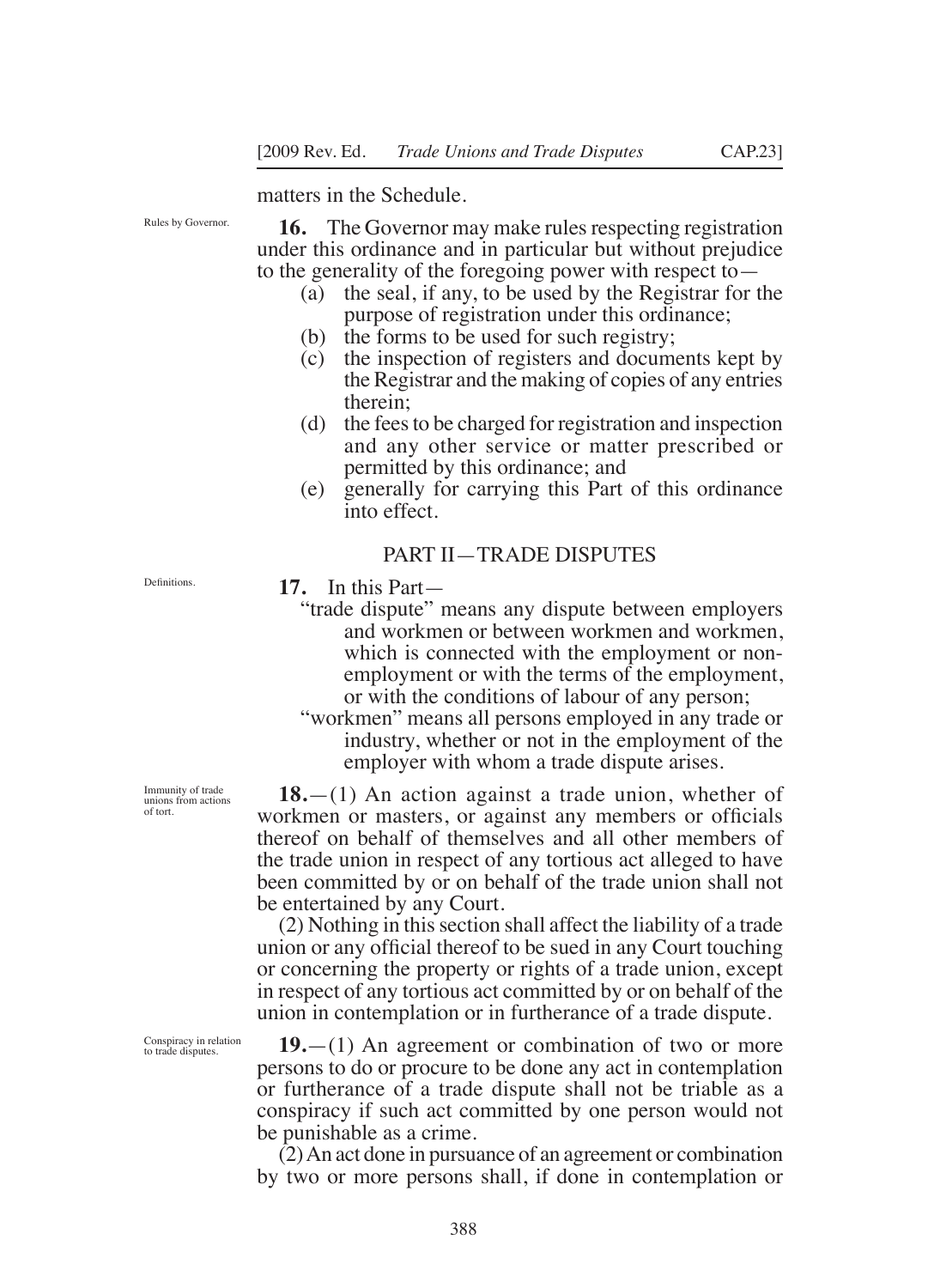furtherance of a trade dispute, not be actionable unless the act, if done without any such agreement or combination, would be actionable.

(3) Nothing in this section shall exempt from punishment any person guilty of a conspiracy for which a punishment is awarded by any law in force in the Islands.

(4) Nothing in this section shall affect the law relating to riot, unlawful assembly, breach of the peace, sedition or any offence against the State or the Sovereign.

(5) A crime for the purposes of this section means an offence for the commission of which the offender is liable to be imprisoned, either absolutely or at the discretion of the Court as an alternative for some other punishment.

(6) Where a person is convicted of any such agreement or combination as aforesaid to do or procure to be done an act which is punishable on summary conviction, and is sentenced to imprisonment, the imprisonment shall not exceed three months, or such longer time, if any, as may have been prescribed by the law for the punishment of the said act when committed by one person.

**20.** An act done by a person in contemplation or furtherance of a trade dispute shall not be actionable on the ground only that it induces some other person to break a contract of employment or that it is an interference with the trade, business or employment of some other person, or with the right of some other person to dispose of his capital or his labour as he wills.

**21.** Every person who, with a view to compel any other person to abstain from doing or to do any act which such other person has a legal right to do or abstain from doing, wrongfully and without legal authority—

- (a) uses violence to or intimidates such other person or the spouse or children of such other person, or injures the property of that other person; or
- (b) persistently follows such other person about from place to place; or
- (c) hides any tools, clothes or other property owned or used by such other person, or deprives such other person of or hinders him or her in the use thereof; or
- (d) watches or besets the house or other place where such other person resides or works or carries on business or happens to be or the approach to such house or place; or
- (e) follows such other person with two or more other

Removal of liability for interfering with another person's business.

Intimidation or annoyance.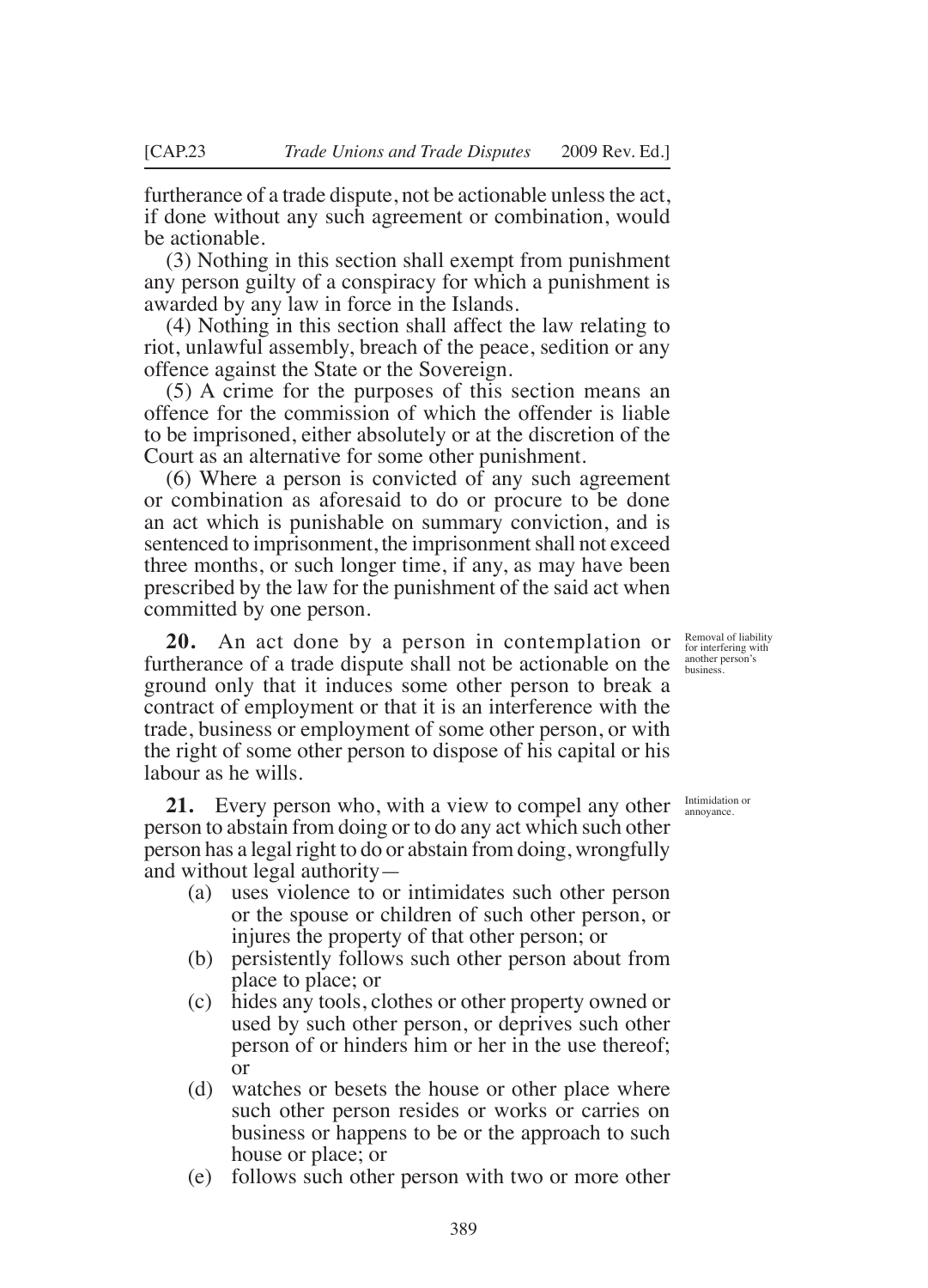persons in a disorderly manner in or through any street or road,

shall be guilty of an offence punishable with a fine not exceeding two hundred dollars or with imprisonment for a term not exceeding three months.

Peaceful picketing and prevention of intimidation.

**22.** Notwithstanding anything contained in this ordinance, it shall be lawful for one or more persons, acting on their own behalf or on behalf of a trade union or of an individual employer or firm in contemplation or furtherance of a trade dispute, to attend at or near a house or place where a person resides or works or carries on business or happens to be if they so attend merely for the purpose of peacefully obtaining or communicating information, or of peacefully persuading any person to work or abstain from working.